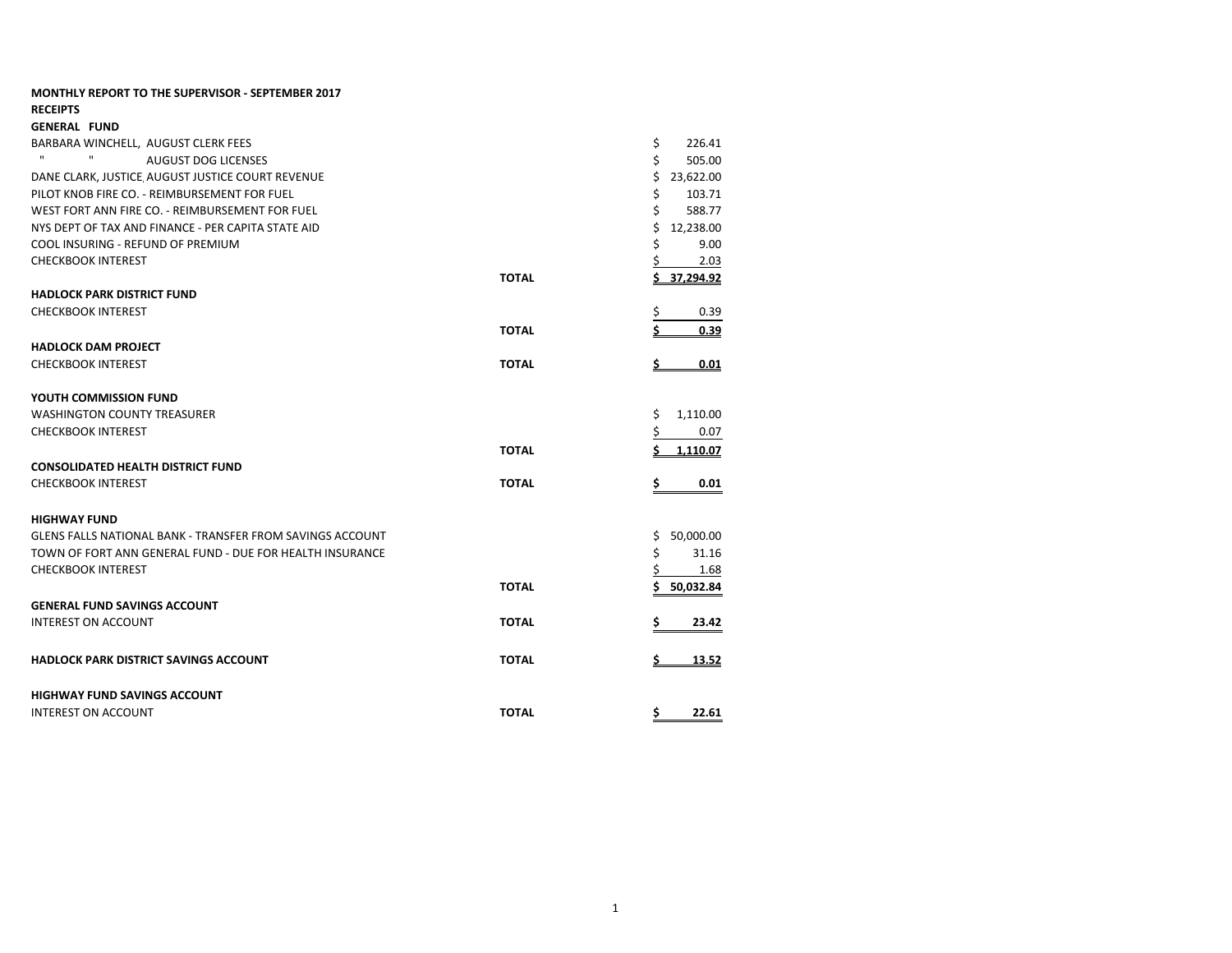| <b>LOSAP SAVINGS ACCOUNT</b>         |                |                 |              |                          |         |                              |     |               |
|--------------------------------------|----------------|-----------------|--------------|--------------------------|---------|------------------------------|-----|---------------|
| <b>INTEREST ON ACCOUNT</b>           |                |                 | <b>TOTAL</b> |                          |         | 0.59                         |     |               |
| <b>MEDICAL REIMBURSEMENT ACCOUNT</b> |                |                 |              |                          |         |                              |     |               |
| TOWN OF FORT ANN GENERAL FUND - H.I. |                |                 |              |                          |         | 308.97                       |     |               |
| TOWN OF FORT ANN HIGHWAY FUND - H.I. |                |                 |              |                          | \$<br>Ś | 1,027.76                     |     |               |
| <b>INTEREST ON ACCOUNT</b>           |                |                 |              |                          |         | 0.01                         |     |               |
|                                      |                |                 |              |                          |         |                              |     |               |
|                                      |                |                 | <b>TOTAL</b> |                          |         | 1,336.74                     |     |               |
| <b>TRUST &amp; AGENCY FUND</b>       | <b>HIGHWAY</b> |                 |              | <b>GENERAL</b>           |         | <b>HADLOCK PARK DISTRICT</b> |     |               |
| <b>NYS RETIREMENT</b>                | \$<br>631.20   |                 | \$           | 490.93                   | \$      | 13.60                        |     |               |
| <b>HEALTH &amp; DENTAL INSURANCE</b> | \$10,787.64    |                 | \$           | 1,120.22                 | \$      | $\overline{\phantom{a}}$     |     |               |
| <b>STATE TAX</b>                     | \$1,162.27     |                 | \$           | 1,278.86                 | \$      | 147.29                       |     |               |
| <b>FEDERAL TAX</b>                   | \$<br>2,760.00 |                 |              | 2,848.00                 |         | 555.00                       |     |               |
| <b>FICA</b>                          | \$<br>3,995.62 |                 |              | 3,680.32                 | \$      | 1,670.84                     |     |               |
| DEFFERED COMPENSATION                | 164.78         |                 |              |                          |         |                              |     |               |
| <b>CHILD SUPPORT</b>                 | \$<br>1,788.00 |                 |              | $\overline{\phantom{a}}$ |         |                              |     |               |
| <b>CREDIT UNION</b>                  | 848.80         |                 |              | 692.00                   |         |                              |     |               |
| <b>AFLAC</b>                         | 250.60         |                 |              | 64.80                    |         |                              |     |               |
| <b>TOTALS</b>                        | \$22,388.91    |                 |              | 10,175.13                | Ś       | 2,386.73                     |     |               |
|                                      |                | <b>INTEREST</b> | Ś            | 0.24                     |         | <b>TOTAL</b>                 | \$  | 34,951.01     |
| <b>DISBURSEMENTS</b>                 |                |                 |              |                          |         |                              |     |               |
| <b>GENERAL FUND</b>                  |                |                 |              |                          |         | <b>HIGHWAY FUND-O/V</b>      |     |               |
| STATE COMPTROLLER - JUSTICE COURT    |                |                 | \$           | 14,137.00                |         | ABSTRACT                     | \$. | 6,882.00      |
| PAYROLL                              |                |                 | Ś            | 24,112.49                |         | <b>HEALTH INSURANCE</b>      | \$  | 1,027.76      |
| <b>TOWN SHARE FICA</b>               |                |                 | Ś            | 1,840.16                 |         | <b>PAYROLL</b>               | Ś   | 26,833.96     |
| <b>TOWN BOARD EXPENSE</b>            |                |                 | Ś            | 745.32                   |         | <b>TOWN SHARE FICA</b>       |     | 1,997.81      |
| <b>JUSTICE COURT EXPENSE</b>         |                |                 | \$           | 1,245.98                 |         |                              | Ś   | 36,741.53     |
| <b>SUPERVISORS EXPENSE</b>           |                |                 | \$           | 358.49                   |         | <b>HIGHWAY FUND-T/W</b>      |     |               |
| <b>TAX COLLECTOR EXPENSE</b>         |                |                 | Ś            | 57.58                    |         | <b>ABSTRACT</b>              | Ś.  | 11,069.51     |
| <b>ASSESSORS EXPENSE</b>             |                |                 |              | 2,366.00                 |         | <b>HEALTH INSURANCE</b>      |     | 10,319.16     |
| <b>TOWN CLERKS EXPENSE</b>           |                |                 | \$           |                          |         |                              | Ś   | 21,388.67     |
| <b>DOG CONTROL EXPENSE</b>           |                |                 | Ś            | 875.40                   |         |                              |     |               |
| <b>ATTORNEY EXPENSE</b>              |                |                 | Ś            | 3,945.00                 |         | <b>TOTAL HIGHWAY</b>         |     | $5$ 58.130.20 |
| <b>BUILDINGS EXPENSE</b>             |                |                 | Ś            | 1,376.01                 |         |                              |     |               |
| <b>CENTRAL COMMUNICATIONS</b>        |                |                 | Ś            | 91.12                    |         |                              |     |               |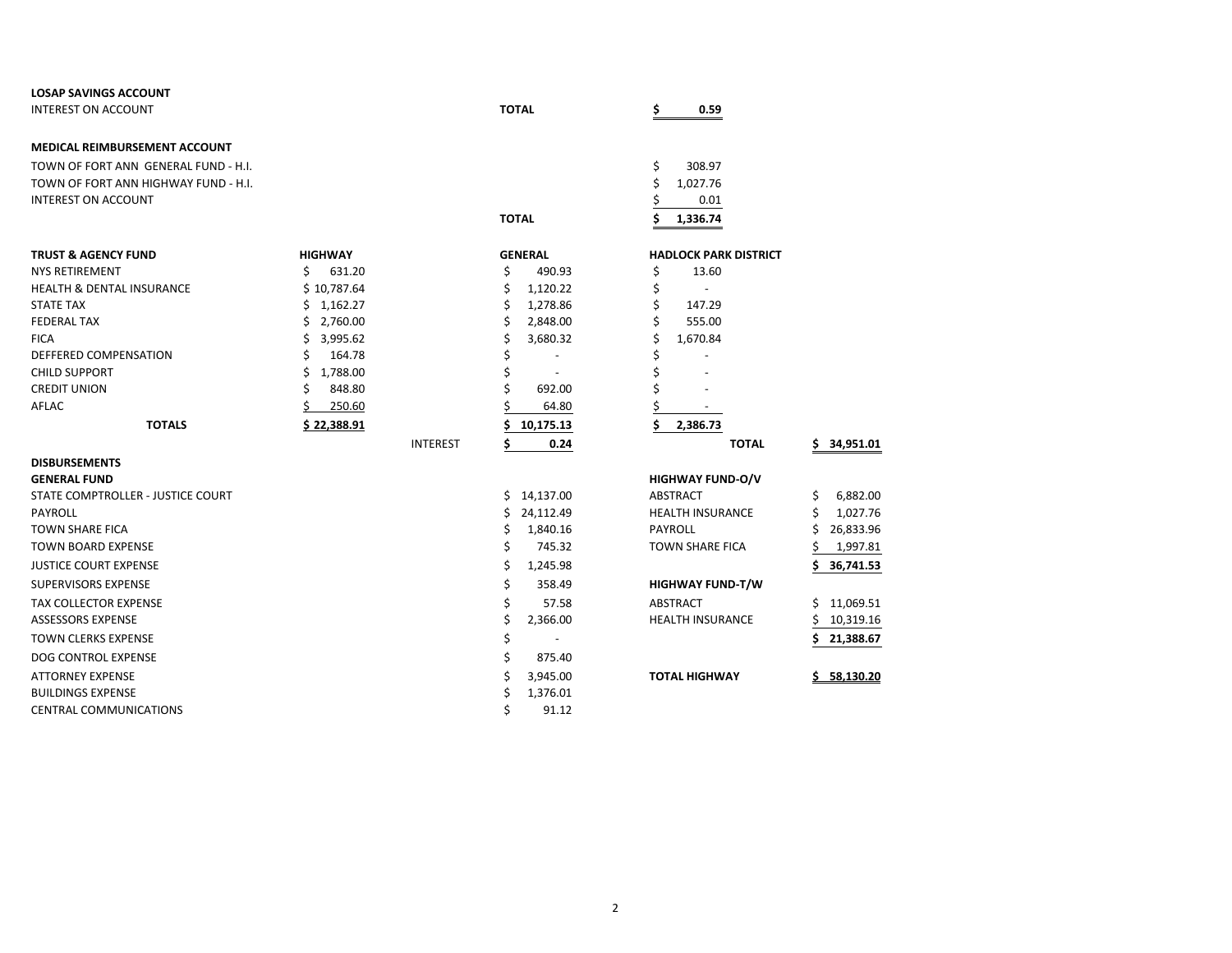| <b>CENTRAL MAILINGS</b>                            |              | \$<br>210.99   | <b>TRUST &amp; AGENCY FUND</b> |                |
|----------------------------------------------------|--------------|----------------|--------------------------------|----------------|
| <b>ENGINEER</b>                                    |              | 2,467.41       | <b>FICA</b>                    | 9,346.78<br>S. |
| SAFETY INSPECTION EXPENSE                          |              | 71.59          | <b>STATE TAX</b>               | 2,588.42       |
| <b>FIRE COMPANY - FUEL</b>                         |              | $\sim$         | <b>FEDERAL TAX</b>             | 6,163.00       |
| HIGHWAY SUPERINTENDENT EXPENSE                     |              | 35.00          | <b>HEALTH INSURANCE</b>        | 11,907.86      |
| STREET LIGHTS                                      |              | 173.65         | <b>CREDIT UNION</b>            | 1,540.80       |
| TOWN OF FORT ANN HIGHWAY FUND - DUE FOR HEALTH INS |              | 31.16          | <b>CHILD SUPPORT</b>           | 1,788.00<br>S  |
| PLANNING BOARD EXPENSE                             |              | 1,063.10       | AFLAC                          | 315.40         |
| <b>HEALTH INSURANCE</b>                            |              | 1,415.49       | RETIREMENT                     | 1,135.73       |
|                                                    | <b>TOTAL</b> | 56,618.94      | DEFFERRED COMP.                | 164.78         |
| HADLOCK PARK DISTRICT                              |              |                | <b>TOTAL</b>                   | 34,950.77      |
| PAYROLL                                            |              | Ś<br>10,920.14 |                                |                |
| TOWN SHARE - FICA                                  |              | 835.42         |                                |                |
|                                                    | <b>TOTAL</b> | 11,755.56      |                                |                |
| <b>HADLOCK DAM PROJECT</b>                         | <b>TOTAL</b> |                |                                |                |
|                                                    |              |                |                                |                |
| YOUTH COMMISSION FUND                              | <b>TOTAL</b> |                |                                |                |
| <b>CONSOLIDATED HEALTH</b>                         | <b>TOTAL</b> |                |                                |                |
| GENERAL FUND SAVINGS ACCOUNT                       | <b>TOTAL</b> |                |                                |                |
| HADLOCK PARK DISTRICT SAVINGS ACCOUNT              | <b>TOTAL</b> |                |                                |                |
| <b>HIGHWAY FUND SAVINGS ACCOUNT</b>                |              |                |                                |                |
| TRANSFER TO HIGHWAY FUND CHECKING ACCOUNT          | <b>TOTAL</b> | \$50,000.00    |                                |                |
| <b>LOSAP SAVINGS ACCOUNT</b>                       | <b>TOTAL</b> | \$             |                                |                |
| MEDICAL REIMBURSEMENT ACCOUNT                      |              |                |                                |                |
| AC TRANSFER TO MVP SELECT                          |              | 1,336.73       |                                |                |
|                                                    | <b>TOTAL</b> | 1,336.73       |                                |                |
|                                                    |              |                |                                |                |

## **TRUST & AGENCY FUND**

|       |                | <b>TOTAL</b>            | ς  | 34,950.77 |
|-------|----------------|-------------------------|----|-----------|
| ΤΟΤΑL | 56,618.94      | DEFFERRED COMP.         | \$ | 164.78    |
|       | 1,415.49       | RETIREMENT              | \$ | 1,135.73  |
|       | \$<br>1,063.10 | AFLAC                   | \$ | 315.40    |
|       | \$<br>31.16    | <b>CHILD SUPPORT</b>    | \$ | 1,788.00  |
|       | \$<br>173.65   | <b>CREDIT UNION</b>     | \$ | 1,540.80  |
|       | \$<br>35.00    | <b>HEALTH INSURANCE</b> | \$ | 11,907.86 |
|       | \$             | <b>FEDERAL TAX</b>      | \$ | 6,163.00  |
|       | \$<br>71.59    | <b>STATE TAX</b>        | \$ | 2,588.42  |
|       | \$<br>2,467.41 | <b>FICA</b>             | \$ | 9,346.78  |